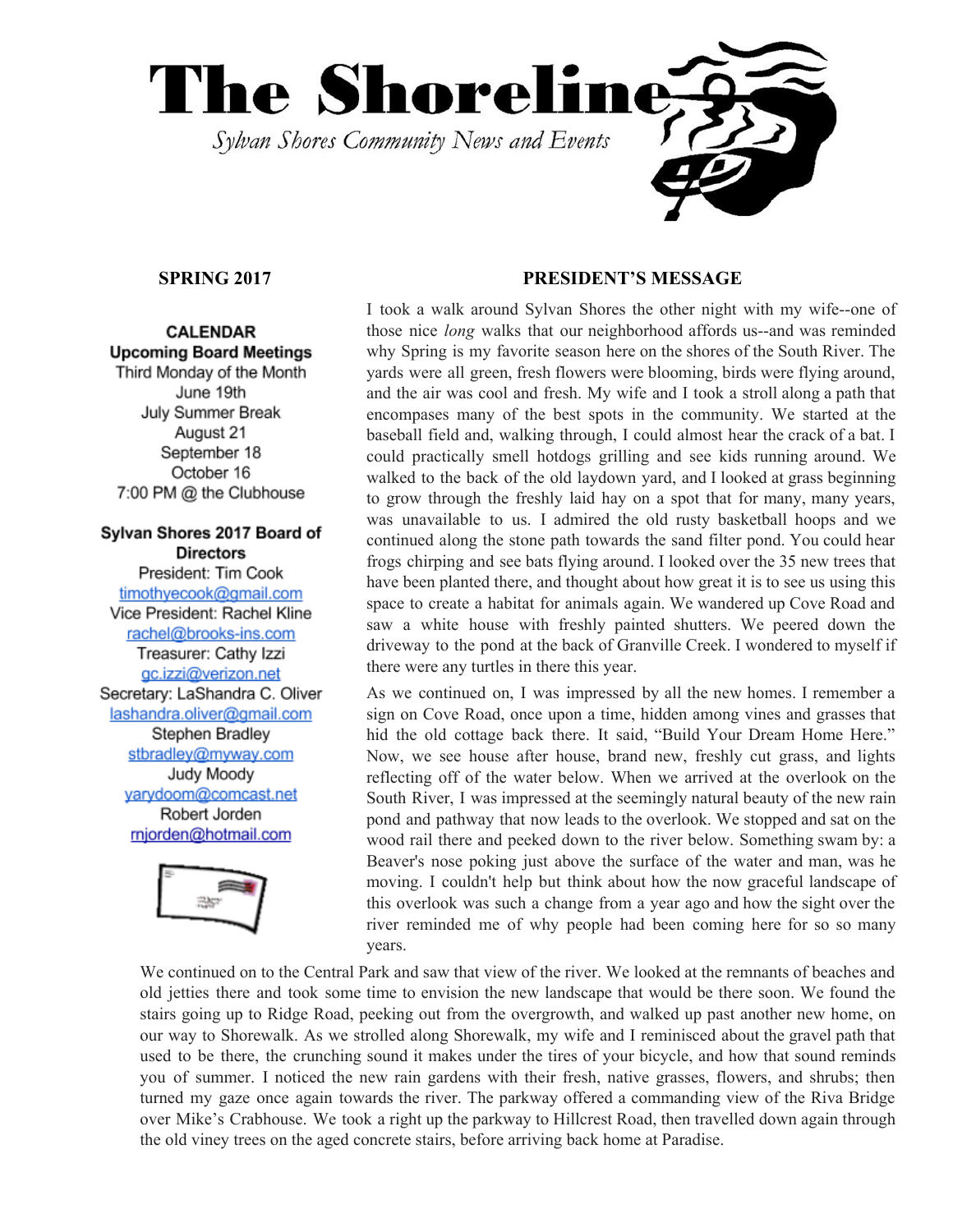## **2017 BOARD OF DIRECTORS**

At the December 17, 2016, meeting, the Stockholders present elected the 2017 Board of Directors:

| President         | Tim Cook                        |
|-------------------|---------------------------------|
| Vice-President    | Rachel Kline                    |
| Treasurer         | Cathy Izzi                      |
| Secretary         | LaShandra C. Oliver             |
| Directors:        | Stephen Bradley, Robert Jorden, |
| <b>Judy Moody</b> |                                 |

## **2017 COMMITTEES**

The committees expect to be very active this year. The following is an overview of active committees and responsibilities. Chairpersons will report more on activities and objectives for 2017 in an upcoming newsletter. In the interim, please use the "Contact Us" link at [www.sylvanshoresriva.com](http://www.sylvanshoresriva.com/) or attend a Board meeting to learn about their activities.

**By-Laws/SOP/Rules & Regulations**: Recommends or reviews Board recommendations for changes to corporate documents and drafts changes for approval; provides clarification of contents of such documents; provides comments on proposals/bids/contracts for goods and services. Chair, Marge Farnan, [margefarnan@comcast.net](mailto:margefarnan@comcast.net)

**Clubhouse & Recreation**: Arranges for maintenance and improvement of Clubhouse and recreation facilities including playground equipment; administers rental agreements for the clubhouse; works with Grounds & Parkways committee for maintenance of green areas. Chair, Dan Anthony, [dsa1944@aol.com](mailto:dsa1944@aol.com)

**Finance**: Concerned with financial management of Sylvan Shores Services, including preparation of budgets and recommendations for assessments; oversees replacement reserve fund; assures the collection policy is implemented (where applicable); and performs audit review. Chair : Cathy Izzi, gc.izzi@verizon.net

**Grounds & Parkways**: Arranges for overall maintenance and improvement of the physical appearance of the community, including all parkways and other green spaces, South entrance area, and clubhouse grounds. Works with Waterfront Committee to coordinate grounds maintenance for waterfront park areas; arranges for County dumpster and mosquito spraying for community.

**Roads & Drainage**: Although most roads will now be County Roads, this committee will monitor and report/follow-up on issues to the County. Monitors repaving of roads in conjunction with County water & sewer project and storm water management project.

**Waterfront**: Arranges for maintenance and improvement of beach areas, boat and swim piers, and stairways to waterfront areas; administers boat slip and other light craft lease agreements. Chair, Rachel Kline rachel@brooks-ins.com.

Special committees are also assigned for a specific period of time in order to complete a specific task, such as a Nominating or Audit Committee.



### **BOAT & CANOE/KAYAK STORAGE**

**Boat Slips:** Several slips are available on the South River boat pier and one shallow slip on the Forest Side boat pier. Please email the Board with requests to rent a slip.

**Light Crafts (canoes, kayaks):** The community has kayak racks on both sides of the neighborhood. Registration is required to use the racks. This year, a \$20 storage fee will apply. The fee covers April 1st through March 31st 2018.

Contact Bill Buser to reserve a space at 410-919-7931 or [bbuser23@yahoo.com](mailto:bbuser23@yahoo.com).

#### **BOAT RAMP KEYS**

New boat ramp keys are available to residents in good standing (no outstanding service or community maintenance fees). The fee for a new key is \$25 for one year. Boat registration information is required and you must turn in all old keys. Boat ramp keys open gates on both the main and Forest side of Sylvan Shores.

Contact Bill Buser at [bbuser23@yahoo.com](mailto:bbuser23@yahoo.com) or 410-919-7931.

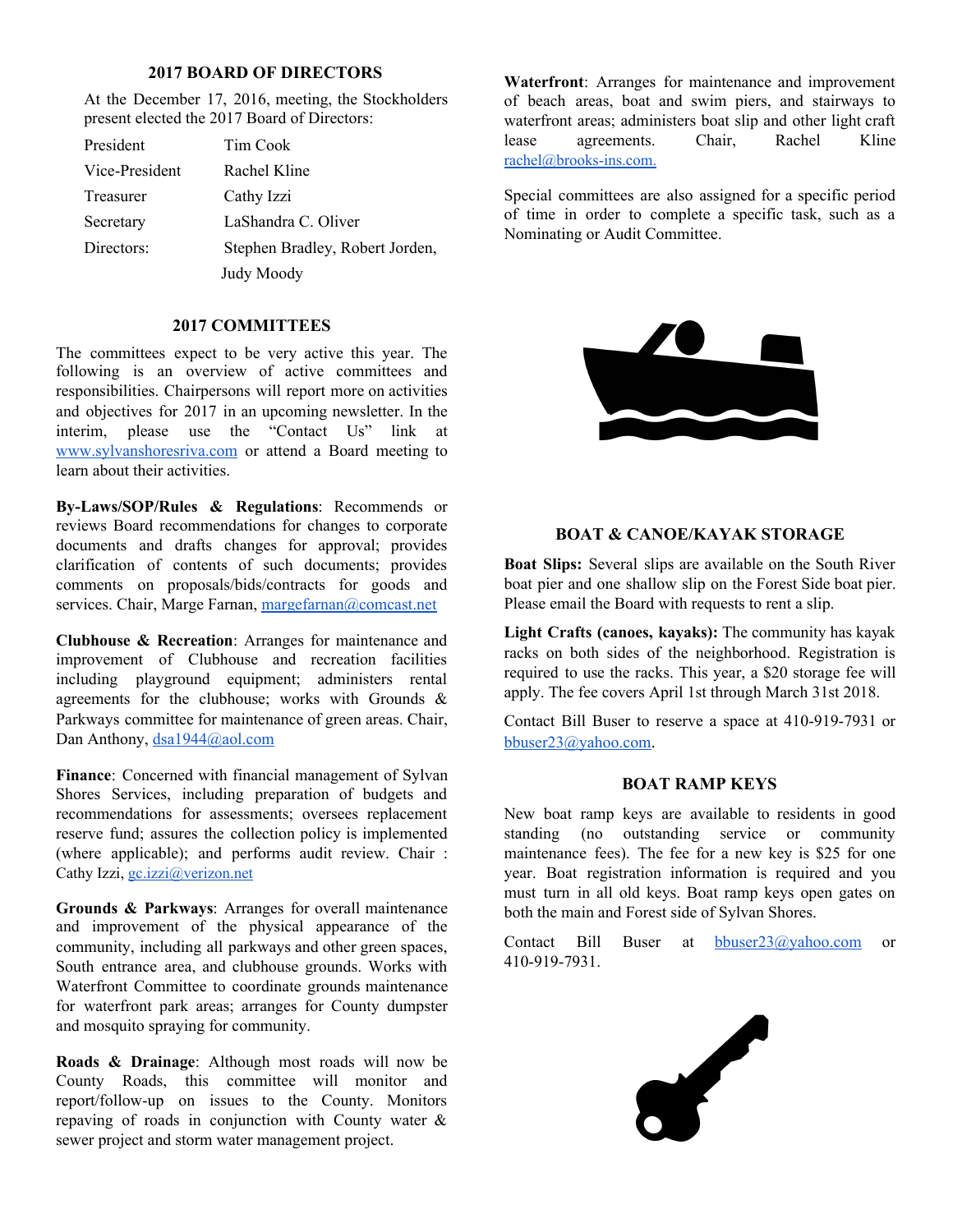## **BUS STOP SAFETY**

Parents are reminded that younger children need supervision while they are at the bus stop to ensure that they remain safe while waiting for the school bus. If a parent cannot wait with your child, please make sure that another adult is present and knows that they are responsible for your child. This will ensure that ALL children are safe at the bus stop and they will thank you later! Please also remember to drive slowly at our community entrance during morning and afternoon bus stop times to ensure every child makes it home safely.



#### **SPEED SAFETY**

With summer quickly approaching, more children are playing outdoors in our community. Whether rushing to the bus stop, walking to friends' houses, or walking their pets and crossing our streets, our kids (and adults) are out and about. Please keep in mind that the speed limit in our community is 25 miles per hour and that you are NOT obligated to drive that fast!

Police officers have been seen recently monitoring, and ticketing, violators of the speed limit in the community and for not stopping at the stop signs. Please be reminded that there are NO yield signs at our intersections and they are ALL stop signs. They are positioned at corners to ensure that any pedestrians crossing the street, especially on our many blind curves, may do so limiting the possibility of being struck by a vehicle. Please take a few extra seconds to enter or exit our community, slow down to a safe speed, and help keep our children safe!

#### **NEW IN THE NEIGHBORHOOD**

Over the last several years, we have implemented several improvements and are going to be continuing to improve the neighborhood; slowly, but surely. We recently tended to our main piers on the South River by adding new decking, replacing much of the under-construction, and adding landward extensions to the piers.

We have upgraded the playground, fixed the clubhouse steps and door, added plantings, and removed an old dilapidated fence from the front of the community. We have seen several new stormwater management Best Management Practices (BPMs) installed and maintained. The lookout over the South River on Cove Road has been restored and the sod at the lookout on Parkway E has been restored as well. We have seen a major and complete cleanup of the old laydown yard behind the ballfield. It is now available for residents to use for walking and biking, as there is a path connecting Meadow Road to the sand filter pond, now. We have planted *loads* of new trees around the sand filter and are enhancing the surrounding environment.

We have many projects in the works, including installing a stormwater management pond and system at Central Park, cleaning up along the beachfront at the main swim pier, protecting the swim pier steps, and more. Our goal with projects is to continue repair and re-develop the greatest parts of our community that have been neglected for some time. We intend to do this with sensible priorities and good management of our accounts. The hope is that we can bring back many of the things that have made Sylvan Shores such a wonderful waterfront community.



# **NEW AND IMPROVED PLAY STRUCTURE**

We hope you've checked out the brand new, state-of-the-art playground we installed next to the clubhouse!

The structure has 3 slides, tunnels, climbing areas and all kinds of ways to entertain the kids. We included a deep layer of mulch to protect kids from falls. And… we installed a bench for the grown-ups to relax while watching the excitement.

After extensive review and consideration, we're confident we got the best commercial-grade playground we could buy with the funds available and know that our kids will be playing here for many years into the future.

We also moved some concrete piping left over from our storm-water management project over to the play area. These pipes are great for climbing and exploring.

If you're handy and want to help freshen up that area by painting the concrete and old metal climbing structure, please let us know. We'll buy the paint…

Come and play with us!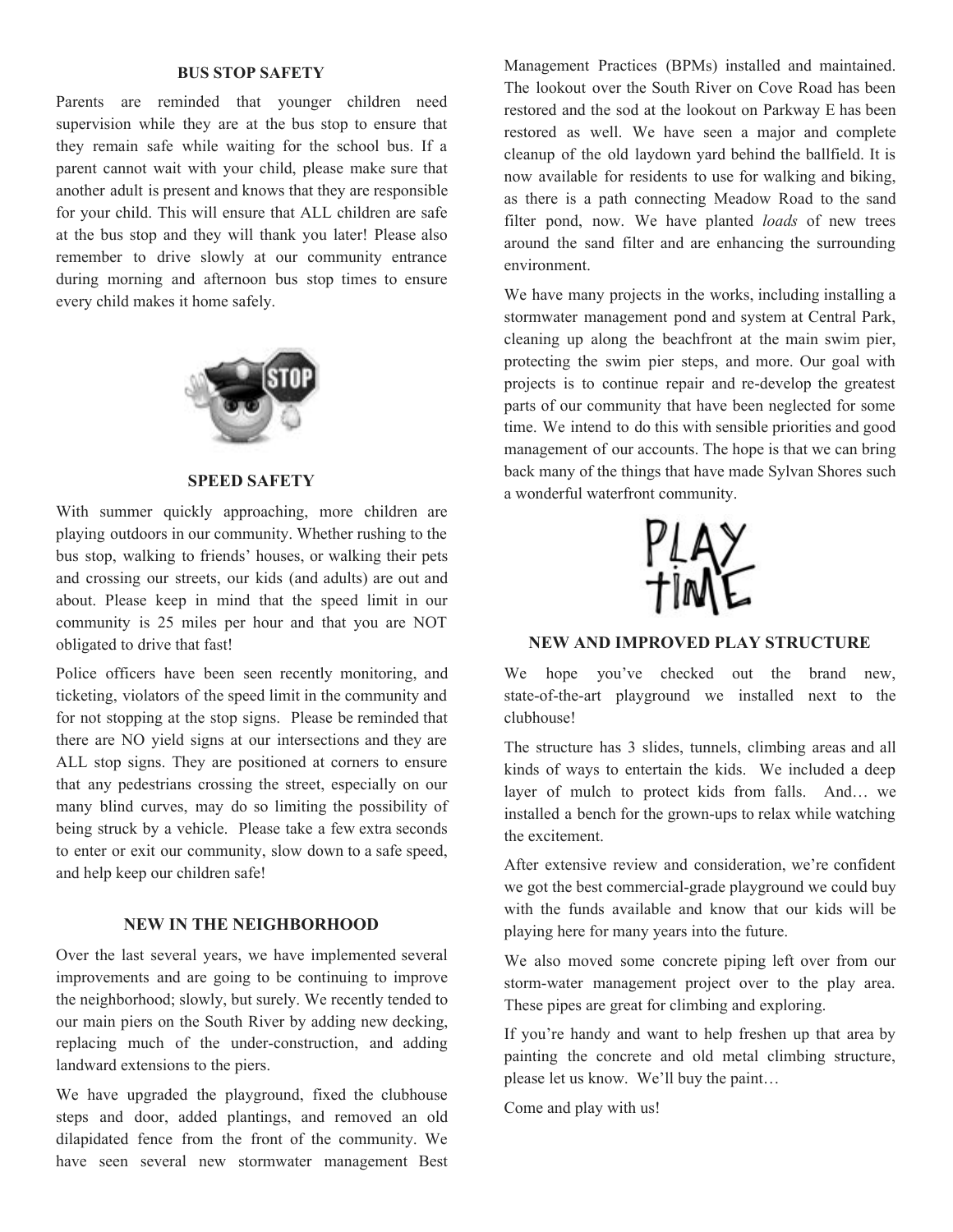

### **WE NEED YOUR HELP!**

The Board of Directors has more work to do. We are motivated and excited to do the work, but can't do it alone. We are interested in finding those of you out there also motivated and excited to make a difference in the community. We seek all skill sets and there is opportunity for physical work, leadership, project management, finances, communication, security, gardening, and more. Do you have other ideas? Bring it on! Please reach out to us or (even better!) attend a Board meeting and introduce yourself. We look forward to running with the best and seeing the community become all it can be. Board Meetings are every third Monday of the month.

## **CALLING ALL RESIDENT CONTRACTORS**

With all of the maintenance and improvements we hope to tackle as your Board of Directors, we often have jobs in the community that require licensed and insured contractors (construction, electricians, plumbers, painters, etc.). Jobs range from little things around the area to larger projects which would benefit the community as a whole. We would love to know of residents who fit the bill we might hire down the road for jobs or who may be willing to volunteer their time. Contact a member of the Board if this is you.



## **NEIGHBORHOOD PARKING**

With the ever-growing emphasis on personal transportation, our little community has been overwhelmed by cars. Please be thoughtful when parking in the community to avoid problem areas. You should limit your parking to your own property, driveways, and garages. The streets of Sylvan Shores are too narrow to allow for parking on the street in most places. This allows fire trucks and other emergency vehicles to get around the small streets when they need to. Additionally, now that summer is here, boats are being pulled through the community. At the entrance to the Forest Side there should be no parking at the top of the hill on the curb. People maneuvering around those cars have caused accidents and nearly injured kids.

We now offer parking off Meadow Road near the ballfield that is lit and available for parking any time. This lot should also be used for commercial vehicles. The clubhouse parking lot is available for TEMPORARY PARKING for Clubhouse renters and their guests only. It should not be considered for everyday use. We have had problems with people leaving vehicles there for extended periods, which impedes the use for renters. Overall, please keep your cars on your own property to reduce the chance of accidents and parking troubles.

## **TRASH, RECYCLING & YARD WASTE**

Our scheduled day is Thursday morning for all trash and recycling. Trash should be put out by 6:30am. Mark yard waste with an "X" and keep next to trash and recycling. Please keep all trash and trash cans off the curb if not Wednesday evening or Thursday morning. Do NOT store your trash by the road outside of these times, as it becomes an eyesore and an attraction for animals.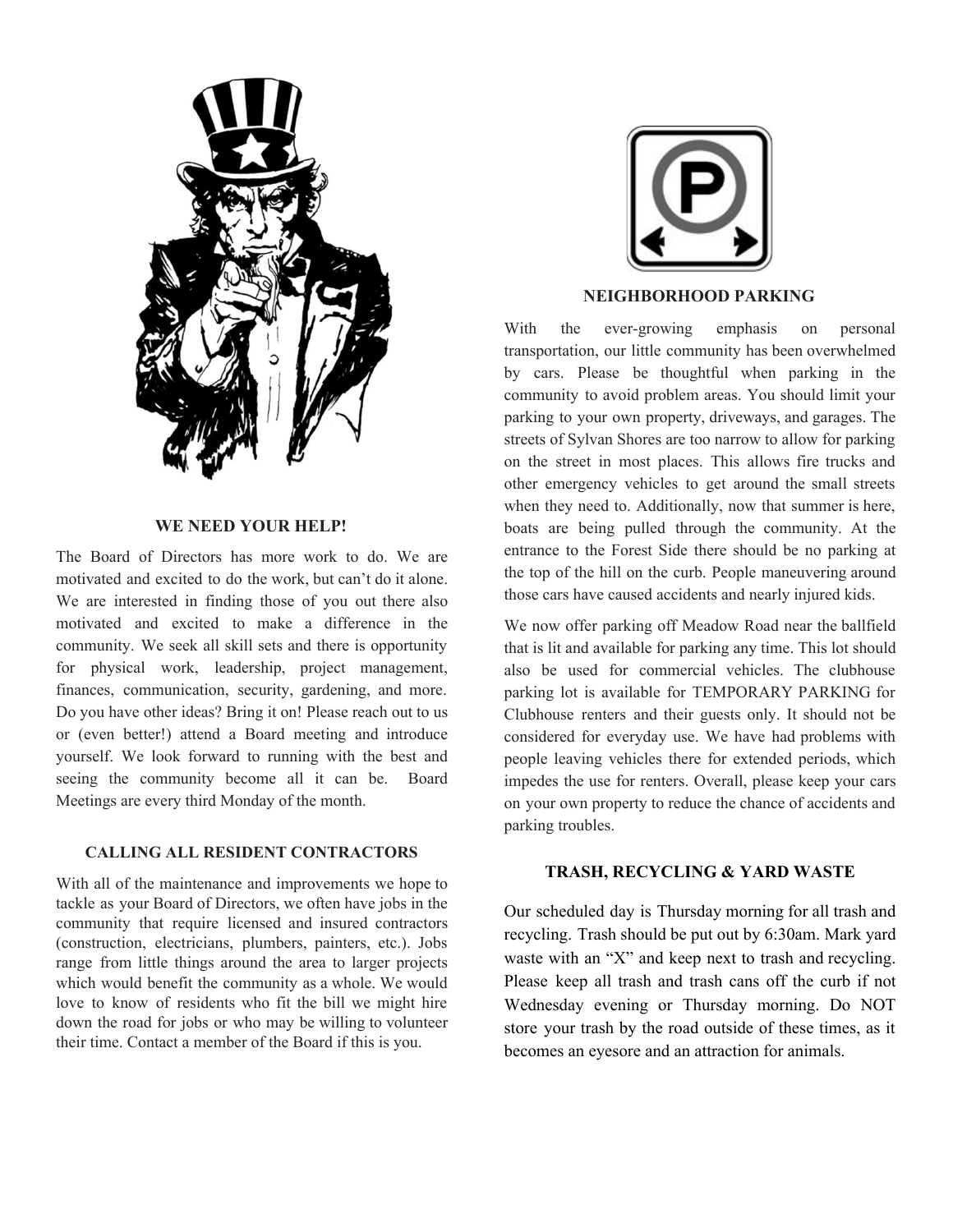

## **LOCK YOUR CAR AND HOUSE**

Some communities in our area are having a problem with items being stolen from unlocked vehicles. Some of the vehicles were left unlocked and without an alarm turned on so the suspects went undetected until the next morning. Some of the cars have been entered simply because satellite radios, cell phones, and GPS systems have been visible through the windows. As a reminder, please hide your property and secure all of your vehicles' and house locks everyday and every time! Your neighbors would much rather you double check your locks with your keyfob before going to bed instead of seeing police cars in the community investigating a crime!

Also, garages can be a target because doors were left open during the evening hours. Our community members are reminded to secure your vehicles and make sure your houses, sheds, garage doors, windows, and basement doors are always locked even if you are working in the yard or playing with your children outside. Also, if you have a home or vehicle alarm system, please use it!

Please call the County Police to report any suspicious activity and remember you can remain anonymous! Call 410-222-8610 or 911.



#### **COMMUNITY WATCH**

During the summer months, we typically see a rise in incidents of vandalism to homeowner's property, community property, and contractor's equipment in the neighborhood. Not only do homeowners have to replace personal property at their own expense last year, but when community property is damaged, every community member is affected because the community has to pay for repairs.

Please be vigilant in our community. Drive slowly as you enter and exit our community to observe anything illegal or suspicious. Please watch out for your neighbors' homes and our community property. If you see anything suspicious, please call 911 and report it. You do not have to identify yourself but please give a description of what you saw including a tag number or description of the suspects.

#### **HOME SECURITY SURVEY**

The Anne Arundel County Police Department offers to the community the service of a Police Officer who will come to your home and perform a security survey.

The officer will give pointers on proper locks, landscaping, and lighting to make your home a safer place for you and your family. The Department is willing to provide this service free of charge to keep our community and residents safe, which frees up their time and manpower to patrol our community to deter crime.

To schedule an appointment for this free service, individuals must contact the Anne Arundel county Police Department's Crime Prevention Section at (410) 222-0042 and request a free home security survey.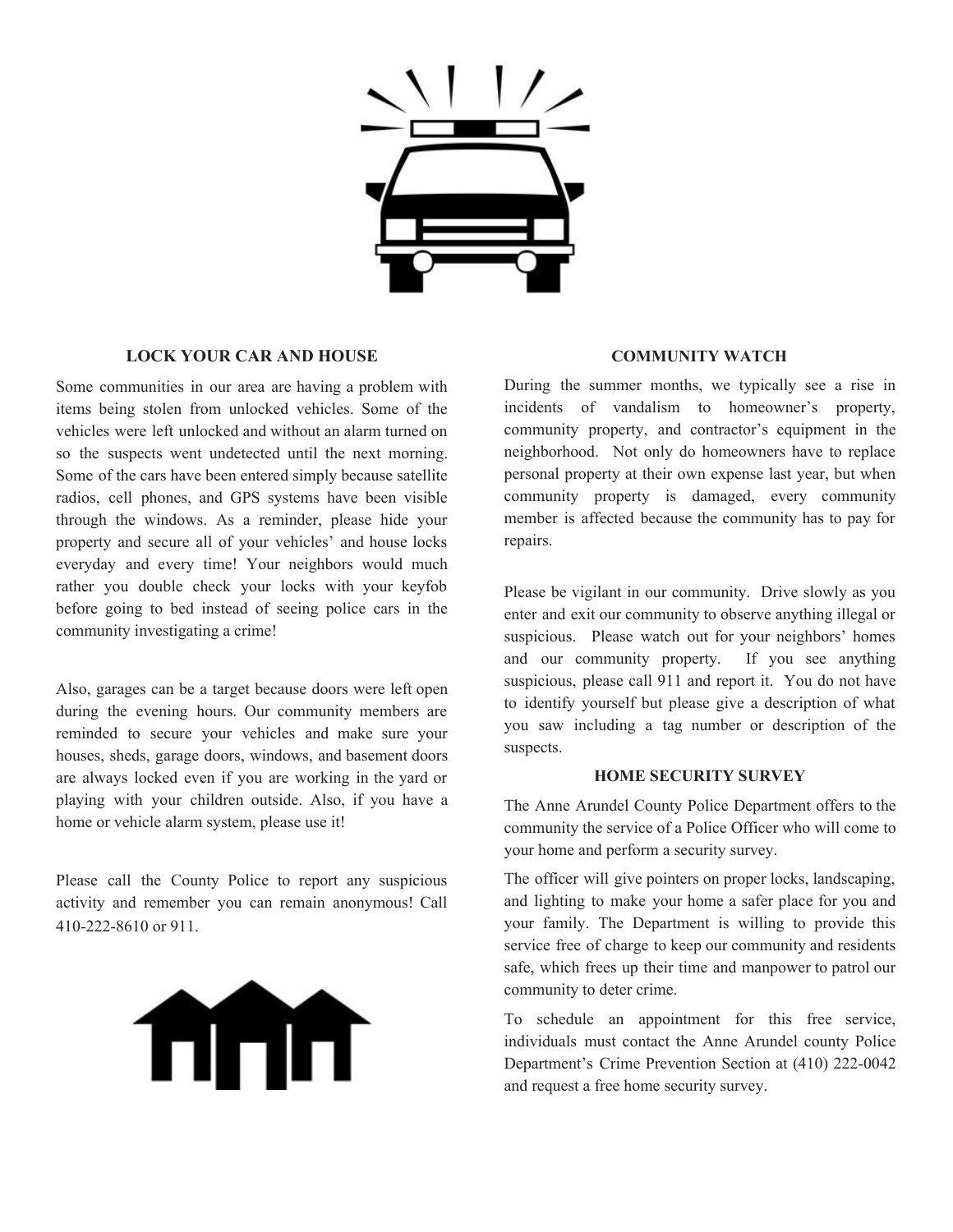



## **WATCH YOUR CAR PROGRAM**

When it's 3:00 a.m. – Do you know where your car is?

Maryland's WATCH YOUR CAR program is a free and voluntary national vehicle registration and theft prevention program. Vehicle owners sign an agreement stating their vehicle is not normally used between the hours of 1:00 a.m. and 5:00 a.m. The agreement states that if a police officer, anywhere in the US, observes a "WATCH YOUR CAR" vehicle being operated between the hours of 1:00 a.m. and 5:00 a.m., the officer may stop the vehicle and verify the operator is the owner or has the right to be in possession of the vehicle.

Remember – most vehicles are stolen during nighttime hours when you are asleep!

The Anne Arundel County Police Department has been registering vehicles for approximately two years. They find it to be another very useful tool used by law enforcement to recover stolen vehicles and also prevent the theft of registered vehicles. The "WATCH YOUR CAR" program is available at no cost and requires no actions from the vehicle owner after they register the vehicle in the program. When the vehicle is registered, a small decal is placed on the front windshield and one on the rear window indicating participation in the program. The program is coordinated by the Anne Arundel County Police Department's Crime Prevention Section.

To register your car, you can go to Police Headquarters or any of the four district stations between the hours of 8:00 a.m. and 4:00 p.m. Before going to the districts, call to arrange an appointment. You can also receive a registration form by calling the Anne Arundel County Police Department's Crime Prevention Section at (410) 222-0042 or on the website below.

# **http://mdsp.maryland.gov/Organization/Pages/Officeofthe Superintendent/VehicleTheftPreventionCouncil.aspx**

## **IT'S FREE, IT'S EASY, AND IT WORKS!!!!!!**

It falls on all of us with pets to be responsible owners. Anne Arundel County Animal Control laws are very specific about what behaviors are not acceptable in our communities. Several of our neighbors continue to create inappropriate situations where their dogs, cats, and other pets are left to roam the community and private property, or escaping from their yards. Some owners also have continued to allow, despite polite warnings from their concerned neighbors, their pets to create disturbances by leaving their pets outside all day while their owners are away from home. Not only does this violate county code, described below, but it creates a touchy situation because other neighbors may have children who are trying to nap during the day or their own pets may become agitated to see other animals in their yard. This also creates a problem when dogs are left outside all day and evening to bark, even though their owners *are* home. If one of your pets has become such a bother to your family that the animal must live outdoors, the SPCA or Animal Control would gladly accept your animal for adoption.

The officers with the Anne Arundel County Animal Control have provided a quick summary of county code, which they actively investigate and prosecute. Some of the violations must be observed by a resident and a formal complaint must be filed on an affidavit, which can be found at

# [http://www.aacounty.org/departments/animal-control/affida](http://www.aacounty.org/departments/animal-control/affidavit-of-complaint/) [vit-of-complaint/.](http://www.aacounty.org/departments/animal-control/affidavit-of-complaint/)

If the situation is an emergency, such as an animal that has been recovered that appears to be injured or sick, or an animal is left outside on a chain without proper shelter, food, or water, the Animal Control officers will respond to emergency complaints. These types of complaints can be made anonymously to 410-222-8900, 24 hours per day. If you reach an employee who appears to be hesitant about having an officer respond immediately, describe the urgent circumstances to them, such as lack of shelter, food, or water, or the animal appears to be in distress. If the urgency is communicated to the department, the officer will respond accordingly.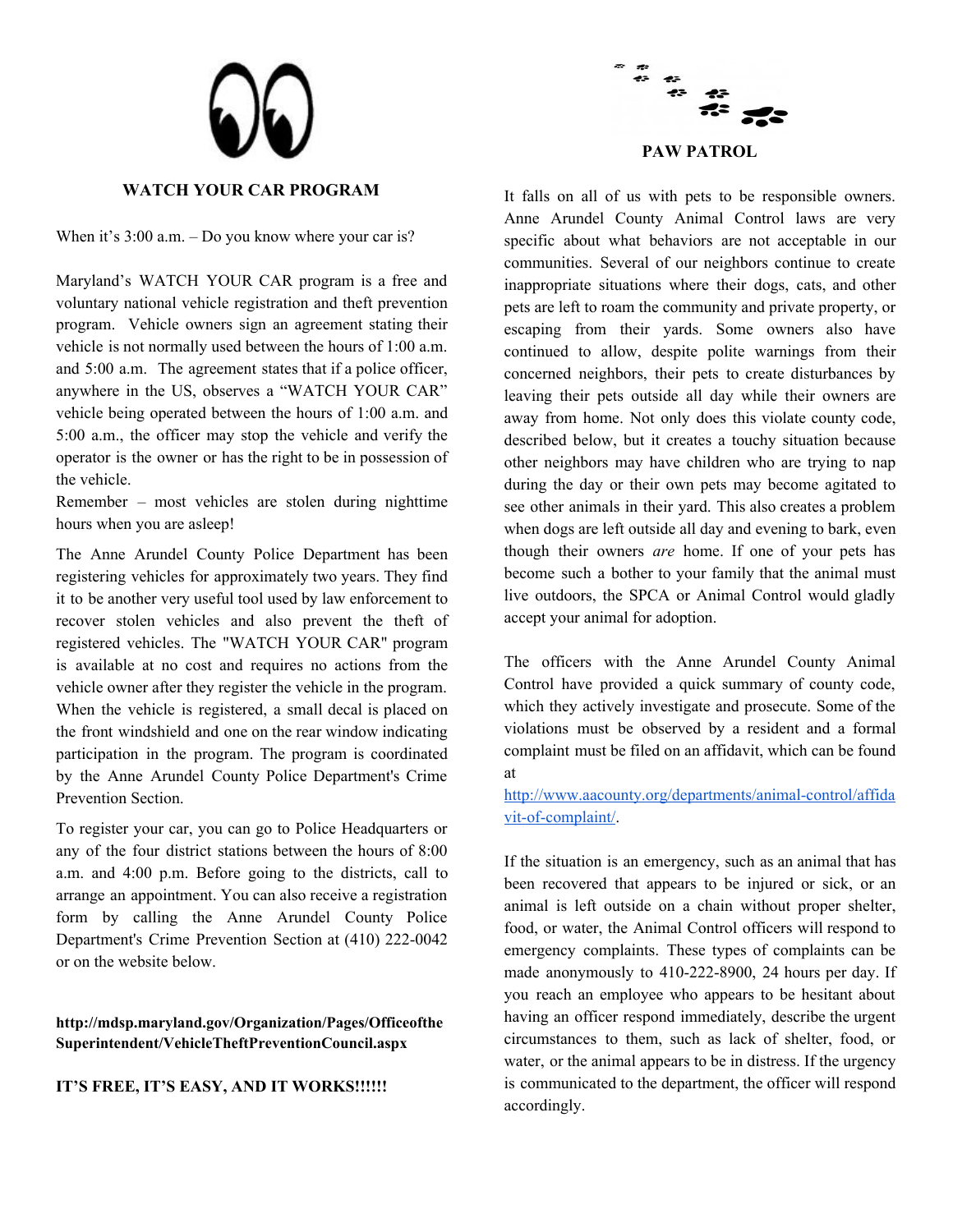**Below is the summary of county code violations that our residents should become familiar with and be reminded of with their own animals.**

# *Public Safety Threat*

An animal poses a public safety threat if the animal:

·Inflicts severe injury to a person

·Bites a person

·Kills or inflicts severe injury to a domestic animal

·Attacks a person

·Without provocation, chases or approaches a person in an attitude of attack

·Engages in encouraged dog fighting activity or shows evidence of having been engaged in encouraged dog fighting activity

# *Dog Outdoors*

For each dog confined or tied outdoors, an owner shall provide:

·A shelter to protect the dog from the wind, snow, rain, cold, and sunlight

·A chain, rope, or line used to tie a dog which must be at least 10 feet in length

·All animals with food and water daily

# *Public Nuisance*

The owner of an animal may not permit the animal to be a public nuisance or to cause a public nuisance condition. Public nuisance includes the following acts by an animal:

·Molesting pedestrians

·Chasing vehicles

·Damaging property of someone other than the owner of the animal

# *Animal Disturbance Prohibited*

It is unlawful for a person who owns, keeps, or has possession of an animal to permit the animal to disturb the quiet of a person or neighborhood.

# *Running at Large*

"At-Large" means off the property of an animal's owner and not leashed and not under the control of a responsible person.

## *Removal of Animal Excreta*

The owner of any animal shall be responsible for the removal of any excreta deposited by his or her animal on public walks, recreation areas, or private property other than his own.





# **SPECIAL COMMUNITY MEETING**

We are in the process of planning a special community meeting to review a proposed pier construction agreement. We will be sending details and notifications to the community shortly. The mailing will contain the information regarding the request, along with the date when the meeting will be held. Be on the lookout for this mailer coming soon.



Thank you to all to helped get this long-awaited newsletter out to our community. Anyone with interest in helping with future newsletters or anyone with information they would like to include in future issues, please send an email to [LaShandra.Oliver@gmail.com.](mailto:LaShandra.Oliver@gmail.com)

The Board of Directors would like to thank HighStarr Copy & Print Services for working with us to produce this newsletter. Their customer service is unbeatable and their finished products are spectacular. Thanks HighStarr!